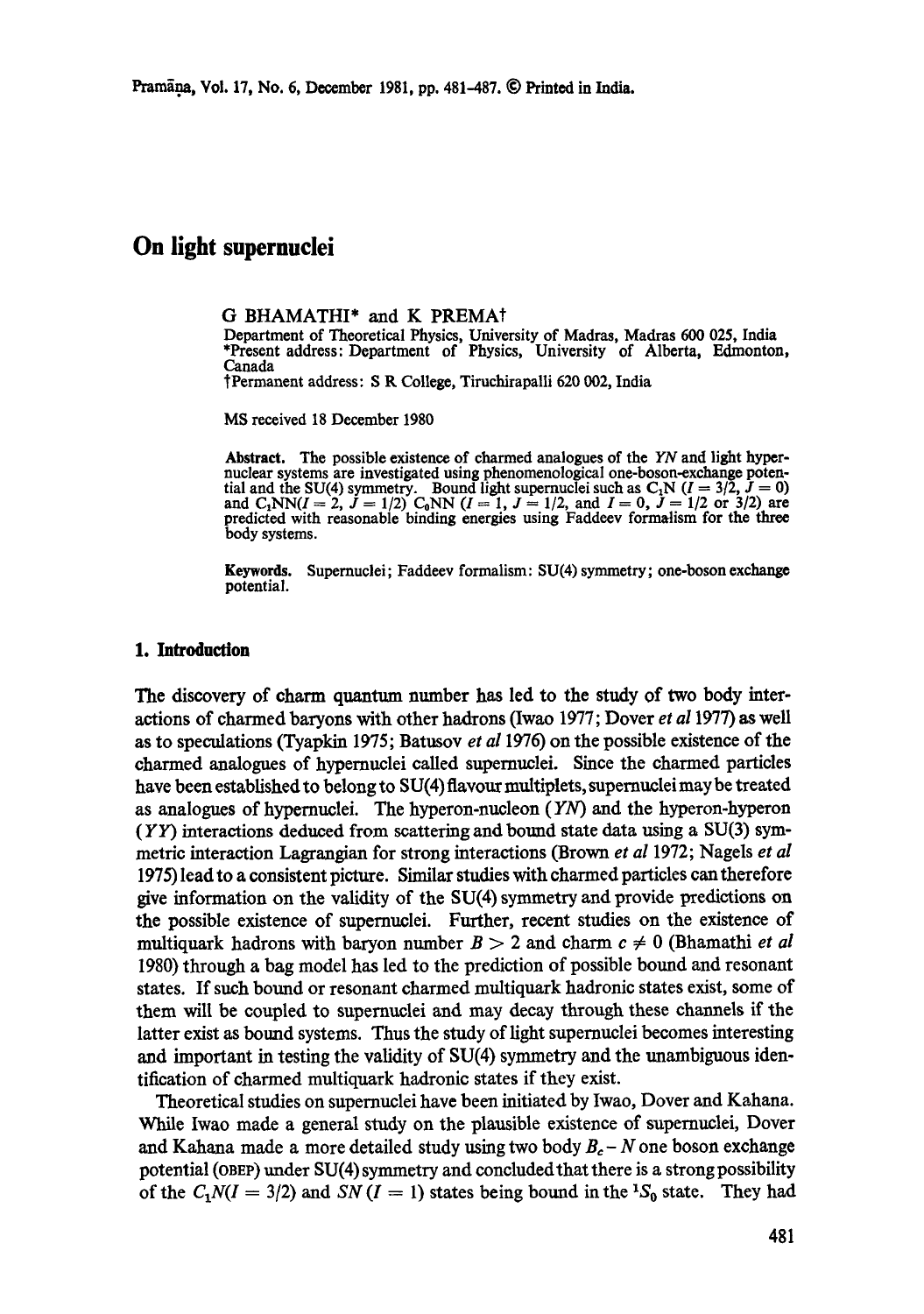used further the  $B_c$ -nucleus potential obtained by averaging the  $B_c - N$  interaction over nuclear density in the  $I = 0, J = 0$  state and had found a rich spectrum of many bound levels. While this treatment may be applicable for systems with  $B > 5$  it is well-known that the three and four body systems even in the nuclear case need to be handled more carefully and much more so in the case of light hypernuclei. It has been found that the application of the Faddeev formalism (Faddeev 1961) or the equivalent Schrödinger formalism (Mitra 1969) leads to a better though not completely satisfactory description for the three and four body systems. Since the SU(4) symmetry is found to lead to *BeN* potentials not very different from the *YN* or *NN*  potentials it is expected that the three and four body supernuclei would also be rather lightly bound. Therefore we have applied explicitly the three body formalism to investigate the possible bound states of the light supernuclei with  $B = 3$ .

In this paper we report the results of our analysis on light supernuclei  $C_0N$ ,  $C_1N$ ,  $C_0NN$  and  $C_1NN$  obtained by using the non-relativistic Schrödinger formalism to deduce the low energy two body scattering parameters and the Schrödinger equivalent of the Faddeev formalism for the three body systems.

#### **2. Formalism**

The OBEP for  $B_c - N$  was calculated under full SU(4) symmetry with the symmetrybreaking introduced only through the use of the physical values for the masses of the hadrons. The  $H_{int}$  is obtained by constructing the SU(4) invariant interaction (Dover *et al* 1977) between the baryon 20-plet and the meson 15-plet and singlet. The relevant terms in the  $H_{int}$  for the  $C_0N$  and  $C_1N$  interactions with pseudo-scalar meson exchanges are given by

$$
H_{int} = g \left[ 2i(1-a) \overline{\mathbf{c}}_1 \times \mathbf{c}_1 \cdot \pi + \frac{2}{\sqrt{3}} (1-a) \overline{\mathbf{c}}_1 \cdot \mathbf{c}_1 \eta \right.
$$
  
+ 
$$
\frac{2}{\sqrt{3}} \left( 1 - \frac{5}{3} a \right) \overline{\mathbf{c}}_0 \mathbf{c}_0 \eta - \frac{1}{\sqrt{6}} (1 - 4a) \overline{\mathbf{c}}_1 \cdot \mathbf{c}_1 \eta_c
$$
  
- 
$$
\frac{1}{\sqrt{6}} \left( 1 + \frac{4}{3} a \right) \overline{\mathbf{c}}_0 \mathbf{c}_0 \eta_c \right],
$$
 (1)

where  $g = g_{NN\pi}$  and  $\alpha$  is the *d*/f ratio. The corresponding expressions for the scalar and vector meson 15 plets and singlets can be written down as usual. Since the charmed mesons belonging to the 15 plets are much heavier than the octet mesons we have neglected their contributions to the potential in calculating the low energy scattering parameters of the  $B_cN$  interactions. Further in computing the OBEP of the  $C_0N$  and  $C_1N$  systems in the  $I = 1/2$  and 3/2 states we have preferred use of the coupling constants and a obtained by the fit of Brown *et al* (1972) over that determined by Nagels *et al* (1975); to the *NN* and *YN* data. Our choice was dictated by the fact that while the conclusions of Brown *et al* differ slightly from those of Nagels *et al* with respect to the existence of the  ${}^3S_1 \Lambda N$  resonance just below the  $ZN$  threshold the overall fit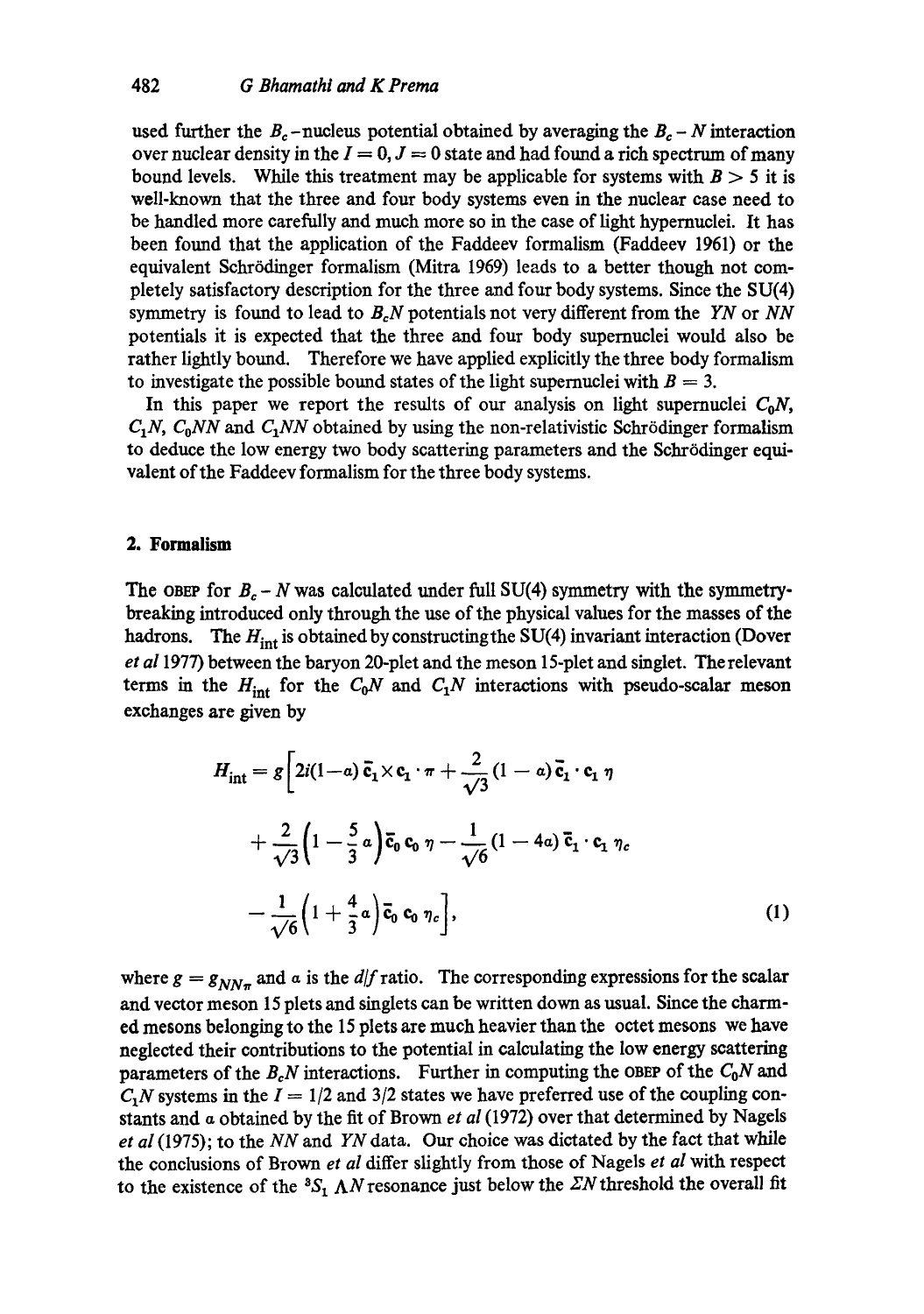to the *YN* scattering data is quite good. Further, the parameters of Brown *et al*  have been found adequate to fit the *K-d* reaction data (Morris 1974; Dalitz 1978) and also to yield  $\Lambda\Lambda$  scattering parameters (Dalitz) consistent with those deduced from double-hypernuclear data (Bodmer and Ali 1965; Tang and Herndon 1965). A comparison of the *BeN* potentials thus obtained with the corresponding *NN* and *YN* potentials was found to indicate that *BcN* bound states can exist: similar to the conclusions of Dover and Kahana (1977).

Using OBEP the Schrrdinger equations for scattering in the singlet and triplet states of  $C_1N$  ( $I = 3/2$ ) and  $(C_0N, C_1N, I = 1/2)$  coupled channel cases were solved numerically and the scattering length  $a$  and the effective range  $r_0$  were obtained in the standard way. The results displayed in table 1 indicate that the  ${}^{1}S_{0}$   $C_{1}N$  system is bound in the  $I = 3/2$  state whereas there are no bound states in the  $I = 1/2(C_0N,$ *C1N )* coupled system. These results are in agreement with those of Dover *et al* (1977) except that the binding energy of the  $C_1N$  system is rather small being of the order of only 0.25 MeV. The next step was to formulate the coupled equations for the three body  $C_0NN$  and  $C_1NN$  systems. Since a solution of these three-body equations with OBEP for the two-body interaction would involve solving several coupled multiple integral equations numerically, we had to reduce the problem to one involving a separable form for the kernel by using equivalent separable potentials of the Yamaguchi (I954) type with appropriate strength and inverse range parameters which reproduce the previously determined a and  $r_0$ . A further complication in the  $C_0NN$ system with the  $C_0N$  interaction in the  $I = 1/2$  state is the coupling to the  $C_1N$  channel in the intermediate state. In these preliminary studies we have neglected the coupling to the second channel by truncating the intermediate states to include only the diagonal interaction. However, it must be noted that in computing the two body interaction parameters of the  $C_0N$ ,  $I = 1/2$  state coupling to the  $C_1N$  channel has been taken into account fully. Similarly where the triplet state interaction was involved the contributions from the coupling to the  $D$  state through tensor forces had to be neglected.

The Schrödinger form (Mitra 1969) of the set of three coupled three body equations with a separable interaction of the Yamaguchi type which is equivalent to the Faddeev equations is given by

|               |               |                  |                  | $r_c = 0.46 f$ | $r_c = 0.50 f$ |         |
|---------------|---------------|------------------|------------------|----------------|----------------|---------|
| <b>System</b> | 1             | $\boldsymbol{J}$ | $\boldsymbol{a}$ | $r_{0}$        | a              | $r_{0}$ |
| $C_1N$        | ÷             | 0                | 16.12            | 1.82           | $-4.55$        | 2.77    |
| $C_1N$        | ક             | 1                | $-2.96$          | 4.71           | $-2.28$        | 5.54    |
| $C_0N$        | $\frac{1}{2}$ | $\mathbf 0$      | $-0.69$          | 5.77           | $-0.30$        | 16.86   |
| $C_0N$        | $\frac{1}{2}$ | 1                | 5.29             | 3.71           | 5.29           | 3.70    |

**Table 1.**  $a$  and  $r_0$  variation with  $r_c$ .\*

\*All quantities are quoted in units of fermi.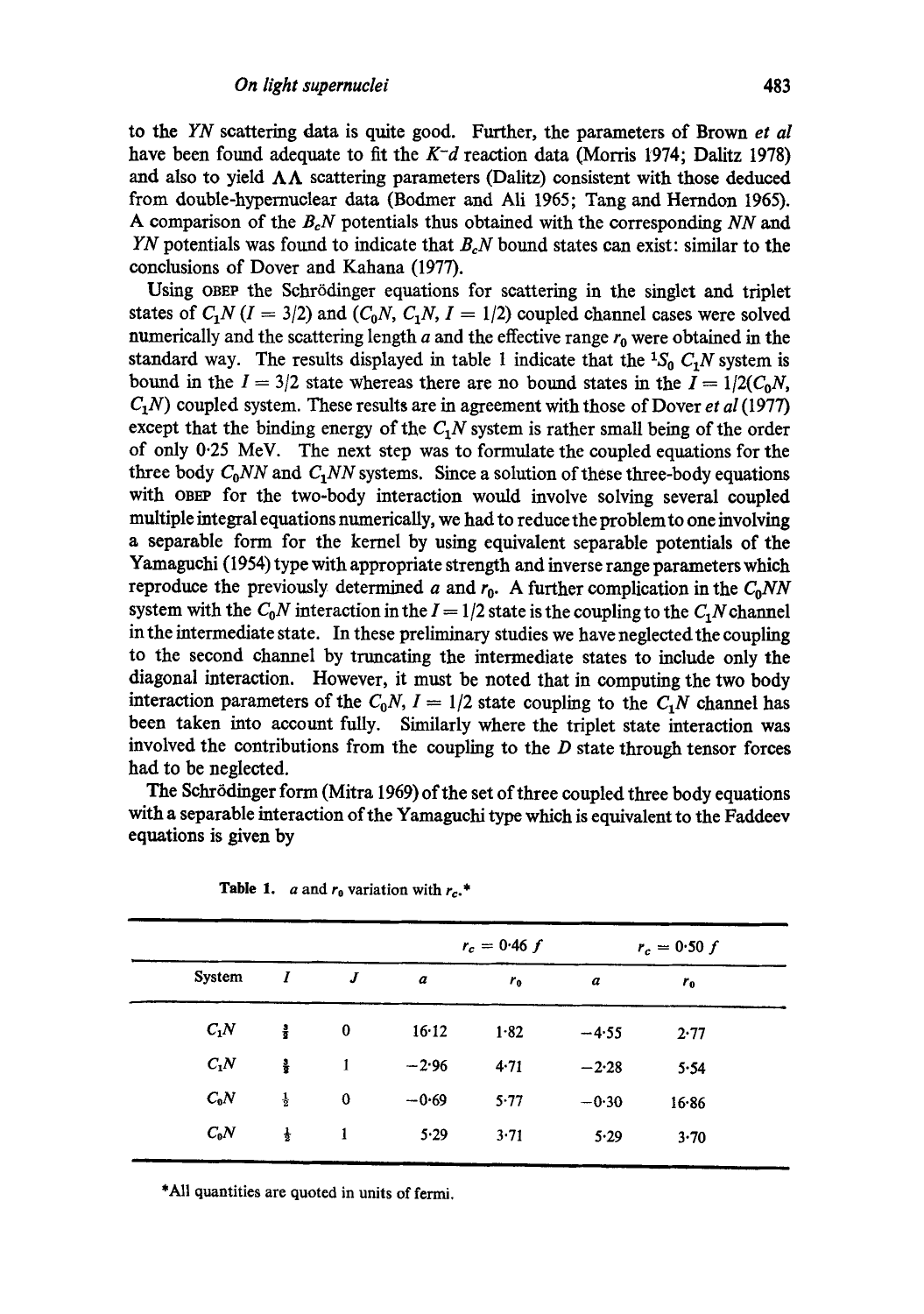484 *G Bhamathi and K Prema* 

$$
\Phi_{12}(p_3)\left[1-\lambda_{12}\int \frac{\left[f_{12}\left(p_1'+\frac{p_3}{2}\right)\right]^2 d^3p_1'}{k_1 p_1'^2+p_3^2+p_1' p_3+a^2}\right] \n= \lambda_{13}\int \frac{f_{12}\left(p_2'+\frac{p_3}{2}\right)f_{13}\left(\frac{p_2'}{2}+p_3\right)\Phi_{13}\left(p_2'\right) d^3p_2'}{k_1 (p_3^2+p_2'^2)+(2k_1-1) p_3 \cdot p_2'+a^2} \n+ \lambda_{23}\int \frac{f_{12}\left(p_1'+\frac{p_3}{2}\right)g_{23}\left(\frac{p_1'}{2}+p_3\right)\chi_{23}\left(p_1'\right) d^3p_1'}{k_1 (p_3'^2+p_3^2+p_3 \cdot p_1'+a^2}, \qquad (2)
$$

$$
\Phi_{13}(\mathbf{p}_{2})\left[1-\lambda_{13}\left(\frac{f_{13}\left(\mathbf{p}_{3}^{\prime}+\frac{\mathbf{p}_{2}}{2}\right)d^{3}\mathbf{p}_{3}^{\prime}}{k_{1}\mathbf{p}_{3}^{\prime^{2}}+\mathbf{p}_{2}^{2}+\mathbf{p}_{3}^{\prime}\cdot\mathbf{p}_{2}+a^{2}}\right)\right] \n= \lambda_{12}\left\{\frac{f_{13}\left(\frac{\mathbf{p}_{2}}{2}+\mathbf{p}_{3}^{\prime}\right)f_{12}\left(\mathbf{p}_{2}+\frac{\mathbf{p}_{3}^{\prime}}{2}\right)\Phi_{12}\left(\mathbf{p}_{3}^{\prime}\right)d^{3}\mathbf{p}_{3}^{\prime}}{k_{1}\left(\mathbf{p}_{2}+\mathbf{p}_{3}^{\prime}\right)^{2}+\mathbf{p}_{2}^{2}-(\mathbf{p}_{2}+\mathbf{p}_{3}^{\prime})\cdot\mathbf{p}_{2}+a^{2}}\right. \n+ \lambda_{23}\left\{\frac{f_{13}\left(\mathbf{p}_{1}^{\prime}+\frac{\mathbf{p}_{2}}{2}\right)g_{23}\left(\frac{\mathbf{p}_{1}^{\prime}}{2}+\mathbf{p}_{2}\right)\chi_{23}\left(\mathbf{p}_{1}^{\prime}\right)d^{3}\mathbf{p}_{1}^{\prime}}{k_{1}\mathbf{p}_{1}^{\prime^{2}}+\mathbf{p}_{2}^{2}+\mathbf{p}_{2}\cdot\mathbf{p}_{1}^{\prime}+a^{2}},
$$
\n(3)

$$
\chi_{23}(p_1)\left[1-\lambda_{23}\int \frac{g_{23}^2\left(p_3'+\frac{p_1}{2}\right)d^3p_3'}{k_1 p_1^2+p_3^2+p_1\cdot p_3'+a^2}\right] \n= \lambda_{12}\int \frac{g_{23}\left(\frac{p_1}{2}+p_3'\right)f_{12}\left(p_1+\frac{p_3'}{2}\right)\Phi_{12}\left(p_3'\right)d^3p_3'}{k_1 p_1^2+(p_1+p_3')^2-p_1\cdot(p_1+p_3')+a^2} \n+ \lambda_{13}\int \frac{g_{23}\left(\frac{p_1}{2}+p_3'\right)f_{13}\left(p_1+\frac{p_3'}{2}\right)\Phi_{13}\left(p_3'\right)d^3p_3'}{k_1 p_1^2+p_3'+p_1\cdot p_3'+a^2}, \qquad (4)
$$

when the three particles are distinct.

When two of them are identical the equations reduce to a simpler form involving only two coupled integral equations.

$$
\Phi_{12} (p_3) = \frac{\lambda_{12}}{[1-\lambda_{12} f_0]} \int \frac{f_{12} (p'_2 + \frac{p_3}{2}) f_{12} (p_3 + \frac{p'_2}{2}) \Phi_{12} (p'_2) d^3 p'_2}{k_1 (p'_2 + p_3)^2 - p'_2 p_3 + a^2} + \frac{\lambda_{23}}{[1-\lambda_{12} f_0]} \int \frac{f_{12} (p'_2 + \frac{p_3}{2}) g_{23} (p_3 + \frac{p'_2}{2})}{k_1 p'_2 + p_3^2 + p_3 (p_3 + p'_2) + a^2} \chi_{23} (p'_2) d^3 p'_2,
$$
 (5)

$$
X_{23} (p_1) = \frac{2 \lambda_{12}}{[1 - \lambda_{23} g_0]} \int \frac{g_{23} (p_1 + \frac{p_2}{2}) f_{12} (p_1 + \frac{p_2}{2})}{(k_1 p_1^2 + p_2 + p_1 \cdot p_2' + a^2)} \Phi_{12} (p_2') d^3 p_2'.
$$
 (6)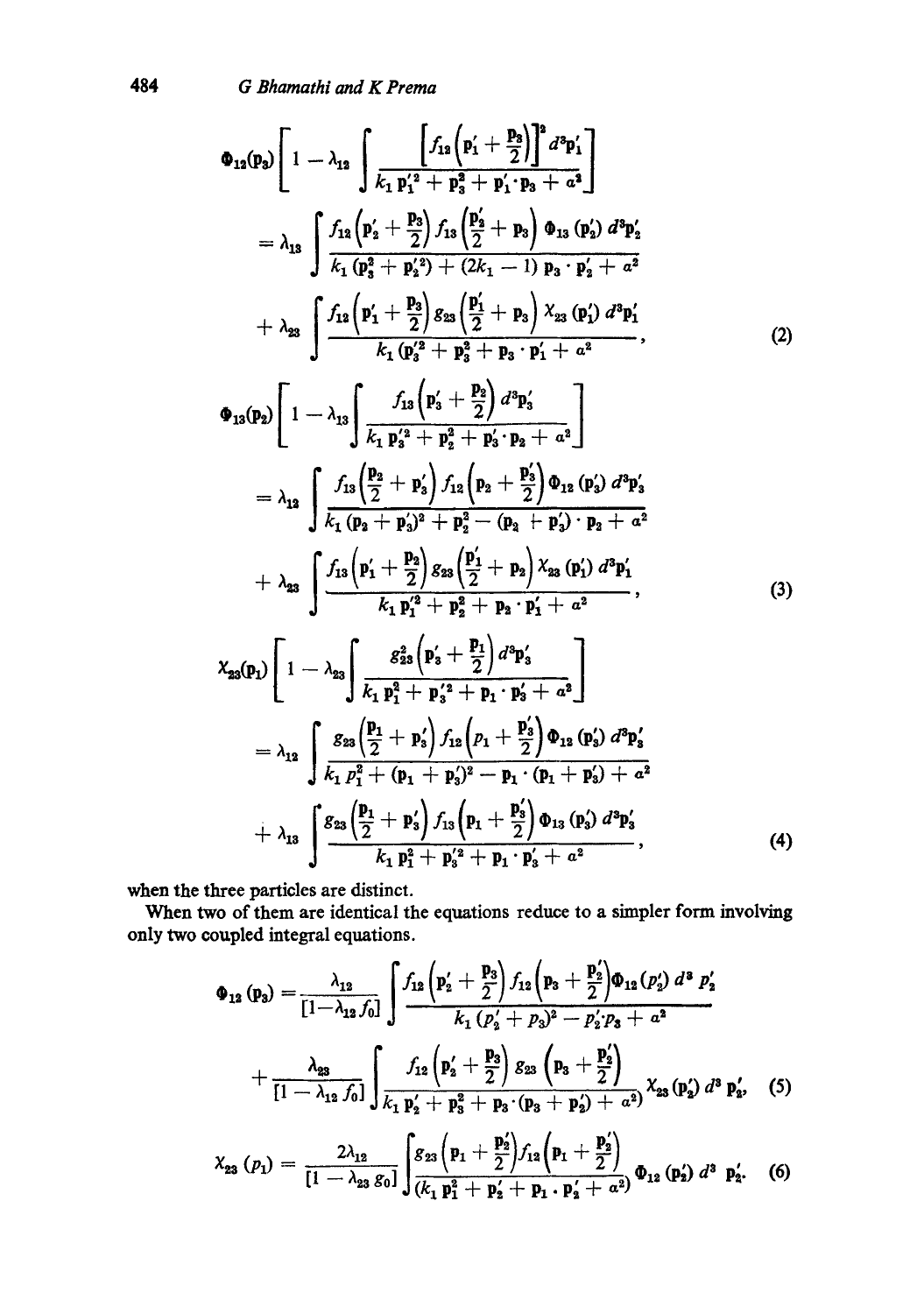The kernels were chosen to be of the form

$$
f_{12}(p) = \frac{1}{p^2 + \beta_{12}^2}
$$

$$
f_{13}(p) = \frac{1}{p^2 + \beta_{12}^2}
$$

$$
g_{23}(p) = \frac{1}{p^2 + \beta_{23}^3}
$$

**and** 

 $\lambda_{ij}$  and  $\beta_{ij}$  are the strength and inverse range parameters of the interaction between the *i*th and *j*th particles and  $E = -a^2/\mu$  is the binding energy of the system.

The bound state energies of the supernuclei  $C_0NN$  and  $C_1NN$  for their various possible states of spin and isospin were obtained by converting the integral equations to a finite number of coupled linear algebraic equations by the Gaussian quadrature method and searching for the zeros of the determinant of the coefficient matrix. Since the binding energies were expected to be small and to depend sensitively on the two body interactions, even though the  $n$  and  $p$  were taken to be identical for determining the symmetry of the state, the potential parameters of *np, nn* and *pp*  were deduced independently from the  $a$  and  $r_0$  appropriate to each system as displayed in table 2 along with the *BeN* parameters. Apart from computing the total binding energies of the three body systems under consideration we also computed their approximate separation energies by solving for the energy of the charmed baryon interacting independently with the other two nucleons. The results displayed in table 3 lead to the following conclusions.

|        |     |   |                  | $r_c = 0.46 f$ | $r_c = 0.5 f$    |              |
|--------|-----|---|------------------|----------------|------------------|--------------|
| System |     | J | $\lambda(a_0^3)$ | $\beta(a_0)$   | $\lambda(a_0^3)$ | $\beta(a_0)$ |
| $C_1N$ | 3/2 | 0 | 2773             | 29.7           | 1316             | 24.7         |
| $C_1N$ | 3/2 |   | $198 - 5$        | 14.06          | 1805             | 13.93        |
| $C_0N$ | 1/2 | 0 | 1468             | 28.57          | 942.2            | $26 - 28$    |
| $C_0N$ | 1/2 |   | 52.26            | 5.60           | 52.26            | 5.60         |
| np     | 0   |   | 414.0            | 14.49          |                  |              |
| np     |     | 0 | 149              | $11-64$        |                  |              |
| nn     |     | 0 | $138 - 3$        | $11 - 47$      |                  |              |
| pp     |     | 0 | $146 - 1$        | 12.05          |                  |              |

|  |  |  |  | <b>Table 2.</b> Potential parameters $\lambda$ and $\beta$ .* |  |  |
|--|--|--|--|---------------------------------------------------------------|--|--|
|--|--|--|--|---------------------------------------------------------------|--|--|

 $a_0 = (10f)^{-1}$ 

**Table 3. Binding and separation energies in MeV.** 

| System   |              |                |          | $r_c = 0.46 f$ |      | $r_c = 0.5 f$ |      |
|----------|--------------|----------------|----------|----------------|------|---------------|------|
|          | $\mathbf{I}$ | J <sub>T</sub> | $J_{NN}$ | <b>B.E.</b>    | S.E. | <b>B.E.</b>   | S.E. |
| $C_1NN$  |              | 1/2            | 0        | 0.13           | 0.13 | not bound     |      |
| $C_0NN$  |              | 1/2            | 0        | 5.63           | 4.98 | 5.13          | 4.88 |
| $C_0$ np | 0            | 1/2            |          | 6.77           | 4.65 | 6.33          | 4.23 |
| $_{Cop}$ | 0            | 3/2            |          | $11 - 53$      | 9.23 | $11 - 53$     | 9.23 |

i i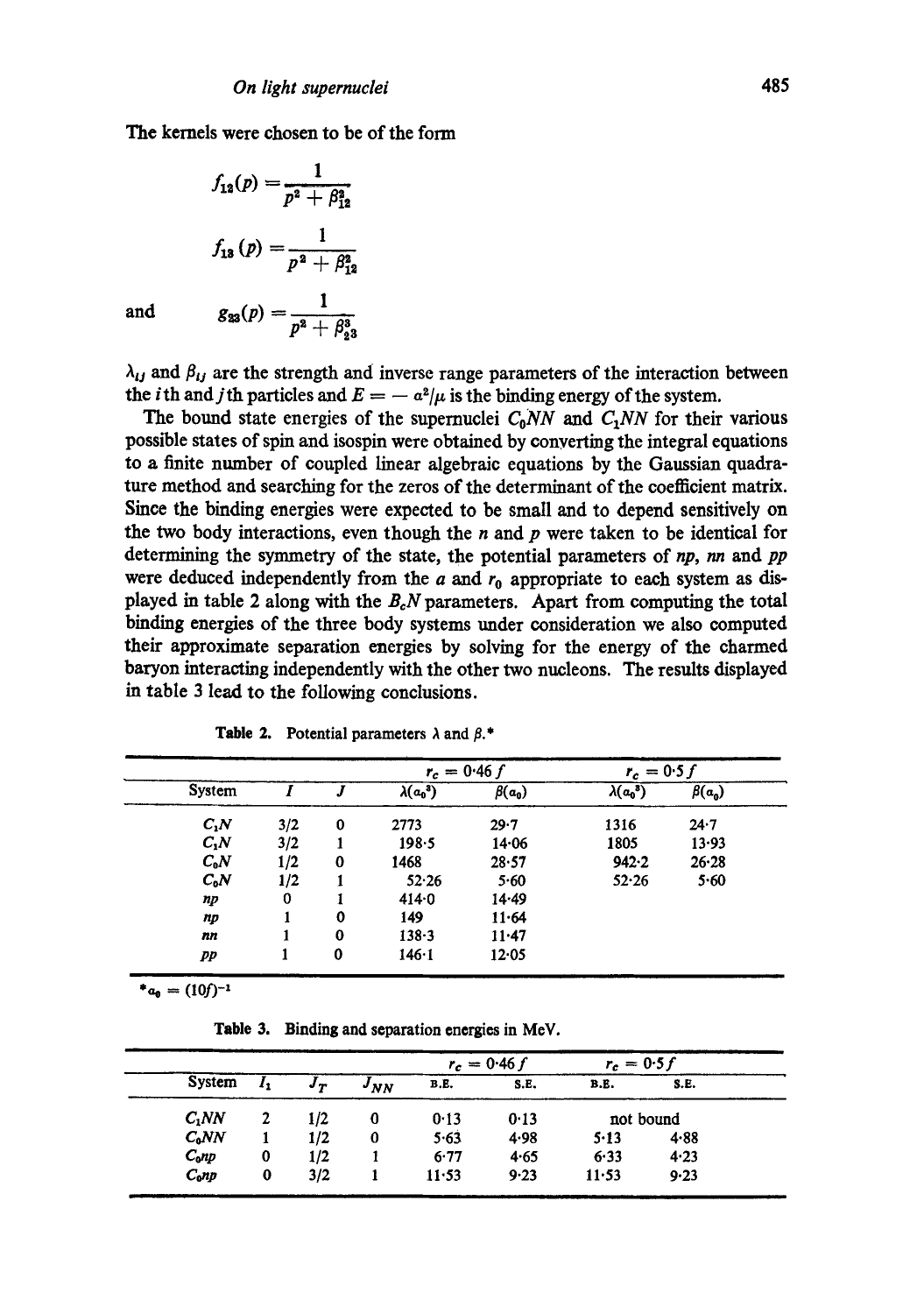# **3. Results and discussion**

3.1 
$$
C_1 NN
$$
 ( $I_{\text{tot}} = 2$ ,  $J_{\text{tot}} = 1/2$ )

This system is found to be very lightly bound for  $r_c = 0.46 f$  and unbound when  $r_c$ increases to  $0.5f$ . This is due to the fact that the *NN* system in this case will be in the <sup>1</sup>S<sub>0</sub> state according to Pauli's principle. Thus the  $C_1N$  interaction will be a combination of singlet and triplet states with  $I = 3/2$ . It can be seen from the  $C_1N$  scattering parameters that even though the singlet state binds the  $I = 3/2$  triplet state interaction which contributes more to the three body system is not strong enough to bind and neither does the *NN* interaction in the  ${}^{1}S_{0}$  state. Hence the overall binding energy is very small. Further if the Coulomb repulsion of the *pp* is also taken into account the only likely bound systems with  $I = 2$  are  $C_1$ *nn* and  $C_1$ *np* which cannot decay into the  $C_0NN$  system due to isospin conservation. However these will be very weakly bound if at all. The other three body  $C_1NN$  systems with  $I = 1$  or 0 will decay rapidly into  $C_0NN$  and therefore have not been considered.

3.2 
$$
C_0np
$$
,  $C_0nn$  and  $C_0pp$  ( $I_{tot} = 1$ ,  $J_{tot} = \frac{1}{2}$ ,  $J_{NN} = 0$ )

For these systems we find that the total binding energy is much larger than the corresponding hypernuclei. This is quite consistent with the fact that  $C_0N$  interaction in this case is dominated by the  $I = 1/2$  triplet state interaction which even though not bound is considerably stronger than the  $I = 3/2$   $C_1N$  state and the YN case and also due to the  $C_0$  particle being much heavier than the hyperon. The separation energy is smaller than anticipated but as we mentioned earlier this is only an approximate estimate since the NN correlations have not been taken into account in computing them.

3.3 
$$
C_0 np
$$
 ( $I_{\text{tot}} = 0$ ,  $J_{\text{np}} = 1$ ,  $J_{\text{tot}} = 3/2$  and 1/2)

We find that the *C*<sub>0</sub>np system has the largest binding energy, comparable to that of the corresponding ordinary nuclei. This is not unreasonable, for  $J_{\text{tot}} = 3/2$  state since the *NN* and  $C_0N$  interaction are in the triplet state besides which the  $C_0$  is heavier than the nucleon which reduces the kinetic energy of the system. As is to be expected the binding energy in the  $J_{\text{tot}} = 1/2$  state is smaller since the  $C_0N$ interaction is now a linear combination of the singlet and triplet state interactions and the singlet state interaction is much weaker. The separation energies in both cases are close to the expected values.

Thus we find that a three body analysis of light supemuclei leads to the prediction of fairly strongly bound  $C_0 NN$  systems and possibly only a very lightly bound  $C_1 NN$ system with total isospin and spin values 2 and 1/2 respectively. These results warrant a more accurate and detailed analysis of light supemuclei as well as double supemuclei and charmed particle binding in nuclear matter. Results of some of these studies which are already in progress will be reported elsewhere.